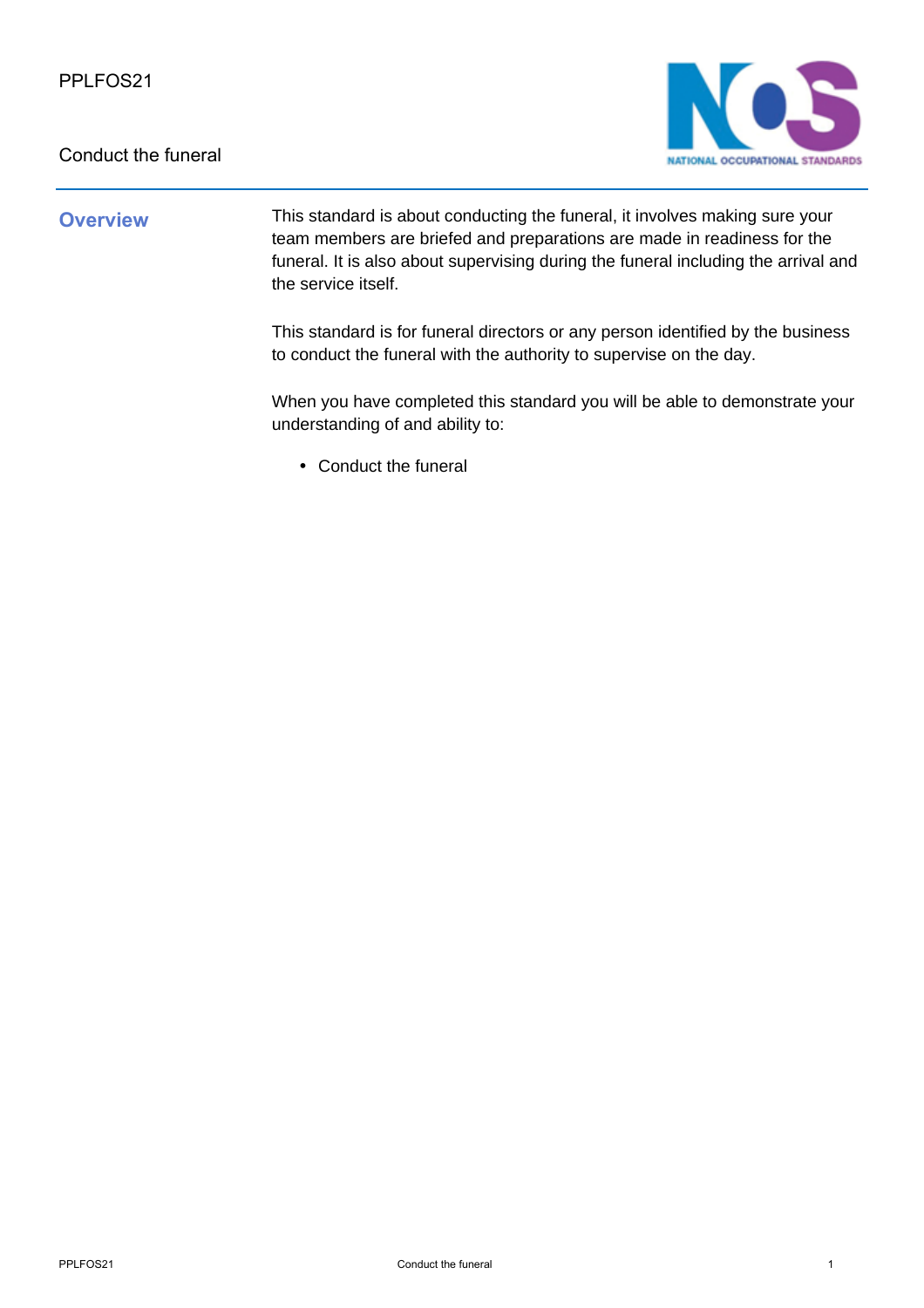

## **Performance criteria**

- *You must be able to:* 1. brief your team on their roles and responsibilities for the funeral
	- 2. comply with all relevant health and safety legislation
	- 3. ensure all pre-funeral checks are carried out by the team including:
	- on the day risk assessments and corrective actions
	- vehicles
	- route
	- standard of appearance
	- floral tributes
	- donation container
	- funeral stationery
	- coffin weight and size
	- identity of the deceased
	- timings
	- safety and procedural requirements at the venue
	- 4. confirm the identity of the chief mourner

5. supervise the loading of the coffin and floral tributes onto the funeral vehicle/s

6. direct mourners to the correct vehicles in accordance with funeral arrangements

7. escort mourners at the service location to the correct destination in accordance with funeral arrangements

8. respect client requirements arising from religious customs or other beliefs throughout proceedings

9. provide instructions and directions to the client, other mourners and your funeral business' team

10. monitor throughout proceedings the behaviour of all mourners

- 11. assist with any requests for support and information by mourners
- 12. assist with any irregularities discreetly and promptly

13. follow your funeral businesses' requirements for completing relevant documentation relating to the funeral

14. supervise appropriate conduct of your funeral business' team during the funeral

15. liaise with the funeral officiant / third parties to ensure the success of the funeral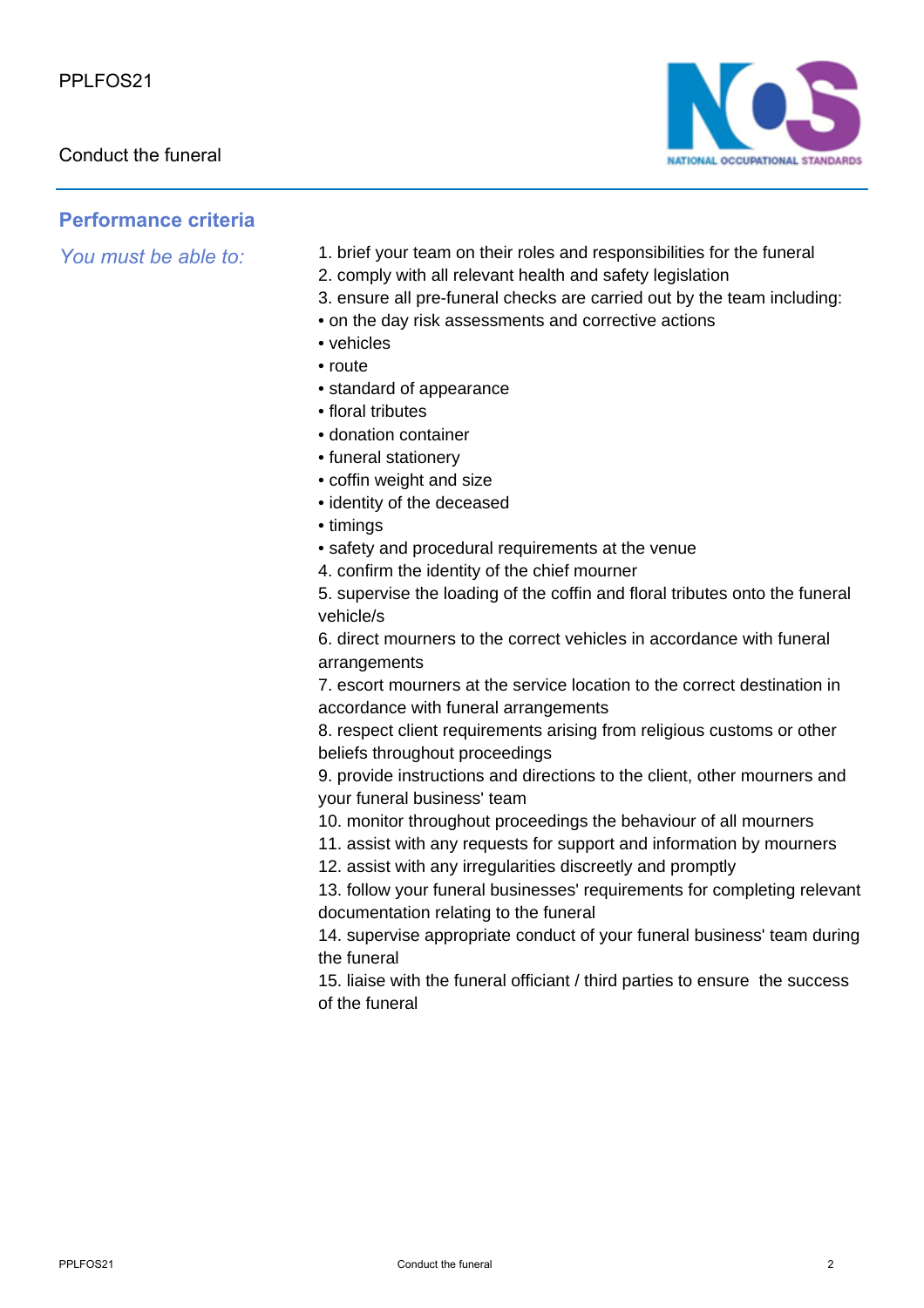

# **Knowledge and understanding**

*You need to know and understand:*

1. why it is important to brief your team on their roles and responsibilities for the funeral

2. what is required to comply with relevant health and safety legislation

3. what pre-funeral checks are carried out for the following;

- vehicles
- route
- standard of appearance
- floral tributes
- donation container
- funeral stationery
- coffin weight and size
- identity of the deceased
- timings

4. why you need to confirm the identity of the chief mourner 5. your role in supervising the loading of the coffin and floral tributes onto the funeral vehicle/s

6. why you need to direct mourners to the correct vehicles

7. why you need to escort mourners at the service location

8. why it is important to respect client requirements arising from religious customs or other beliefs throughout proceedings

9. the supervisory techniques to use when providing instructions and directions to the client, other mourners and your funeral business' team 10. why you need to monitor proceedings and the behaviour of all mourners

11. your role in assisting with any requests for support and/or information by mourners

12. what types of irregularities occur during funerals and how to handle them

13. what documentation to complete on the day of the funeral

14. appropriate leadership skills to use when supervising the conduct of the funeral business' team

15. why you need to maintain communication with funeral officiant / third parties during the funeral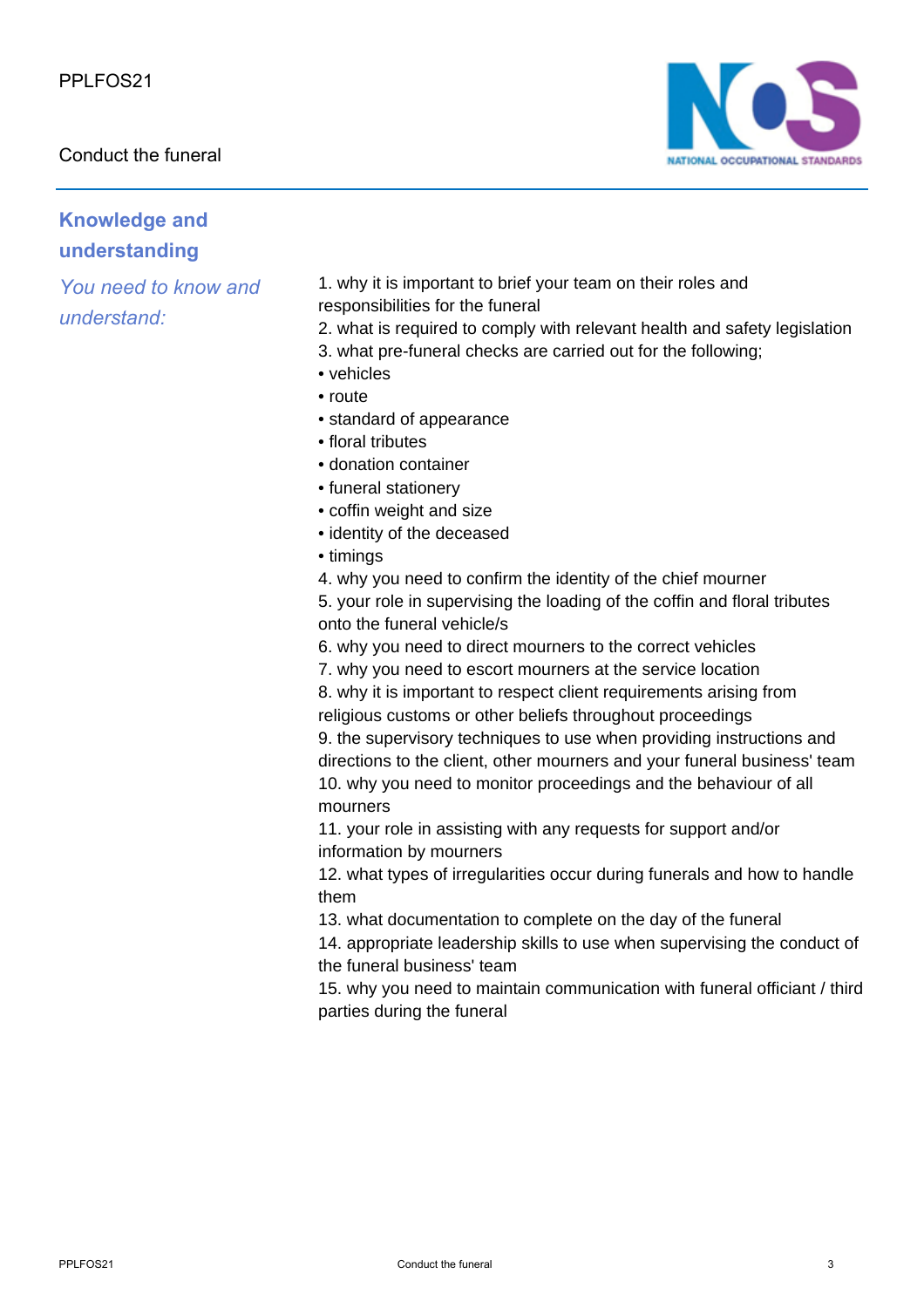

**Links to other NOS** The standards in the funeral operations suite should be complemented by pan-sector standards such as working relationships, business, administration and resource management, as well as any other specific requirements of the employer.